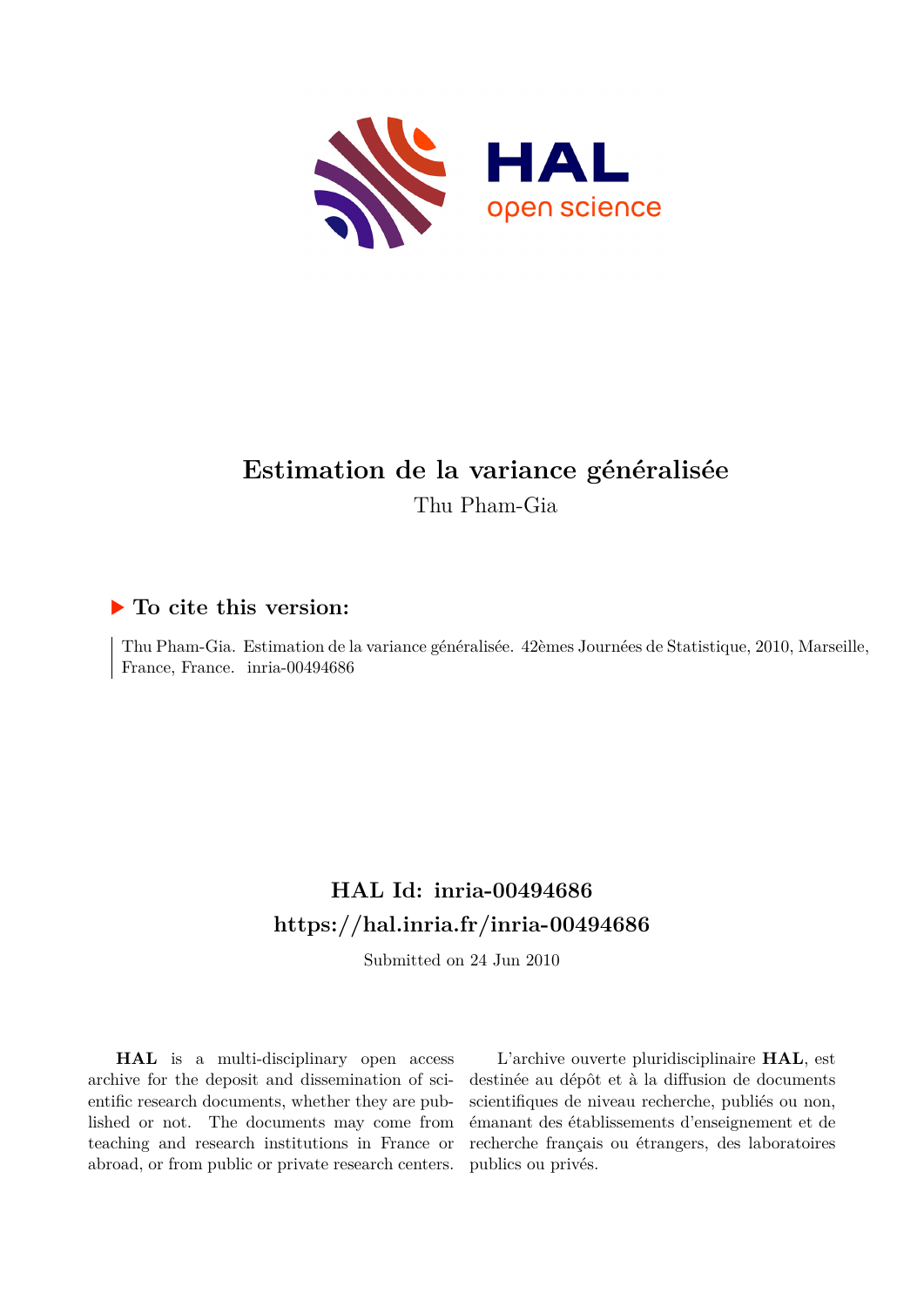#### **ESTIMATION OF THE GENERALIZED VARIANCE IN MULTIVARIATE ANALYSIS**

by *Thu PHAM-GIA, (phamgit@umoncton.ca)* 

 *Département de math. et de stat., Université de Moncton, Canada E1A 3E9.* 

**ABSTRACT**: Expressing the density of the determinant of a sample covariance matrix in terms of Meijer's G-function , we provide a confidence interval for the determinant if the population covariance matrix. The Bayesian approach is used to provide a set of bounds for the posterior generalized variance of the mean vector and other cases. Numerical applications of the results are also presented.

**RESUME:** Exprimant la densité du déterminant de la matrice de covariance d'échantillon sous forme de fonction de Meijer, nous dérivons un intervalle de confiance de la variance généralisée de la population. Ceci permet, à travers l'approche bayésienne, d'obtenir des bornes pour la variance généralisée postérieure du vecteur moyen. Des applications numériques sont aussi présentées.

**MOTS-CLES** : Statistique mathématique, Méthodes bayésiennes.

### **Main results**

We consider  ${\bf X} \sim N_p({\bf \mu}, {\bf \Sigma})$  and a random sample  $\{ {\bf X}_1, ..., {\bf X}_N \}$  of  ${\bf X}$ . We define

$$
\mathbf{A} = \sum_{\alpha=1}^{N} \left( \mathbf{X}_{\alpha} - \overline{\mathbf{X}} \right) \left( \mathbf{X}_{\alpha} - \overline{\mathbf{X}} \right)^{T},
$$
\n
$$
\text{with } \overline{\mathbf{X}} = \sum_{\alpha=1}^{N} \mathbf{X}_{\alpha} / N \text{, the sample sum of squares and products matrix. The sample covariance matrix is:}
$$
\n
$$
\mathbf{S} = \mathbf{A} / n. \text{ For } n > p \text{ we have } \mathbf{A} \sim W_{p}(n, \Sigma) \text{, where } W_{p}(n, \Sigma) \text{ is the central Wishart distribution in}
$$
\n
$$
R^{p}, \text{ with } n \text{ degrees of freedom and covariance matrix } \Sigma \text{, which is a multivariate generalization of } \chi_{n}^{2}
$$
\n
$$
\text{Hence, } \mathbf{S} \sim W_{p}(n, \Sigma / n). \text{ Also, it can be proven that :}
$$
\n
$$
|\mathbf{A}| / |\Sigma| \equiv \chi_{n}^{2} \cdots \chi_{n-p+1}^{2},
$$
\n
$$
(2)
$$

where the  $\chi_j^2$  variables, with *j* degrees of freedom,  $n - p + 1 \le j \le n$ , are independent.

This is also the distribution of  $n^p \frac{|\mathbf{S}|}{|\mathbf{S}|}$  $|\Sigma|$  $n^p \frac{|\mathbf{S}|}{\mathbf{S}}$ **Σ** , with  $n = N - 1$ .

On the other hand, Meijer's function  $\mathbf{G}(x)$  is defined as follows:

.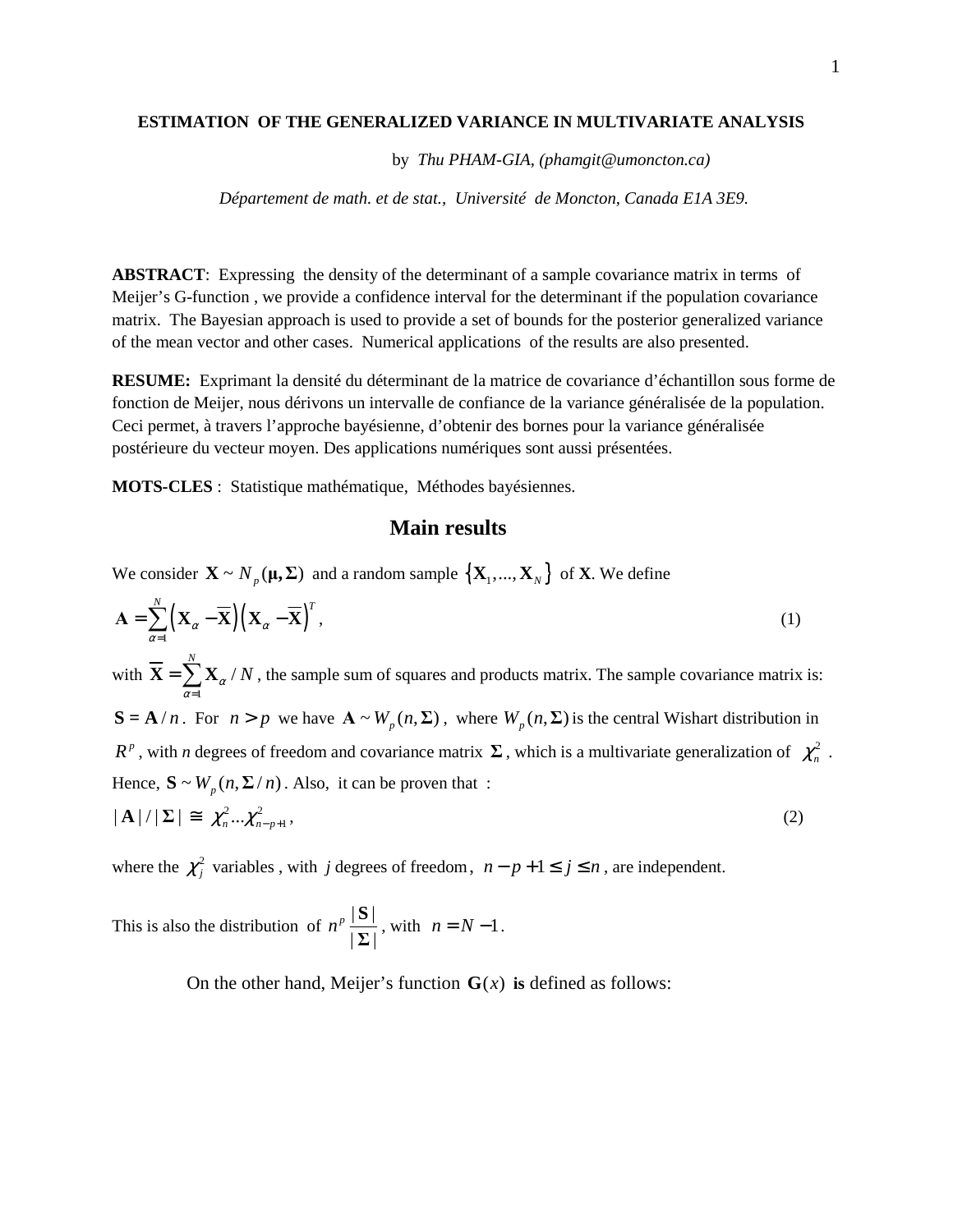$$
\mathbf{G}^{\frac{m}{p}q}\left[x\Big|a_1,\dots,a_p\atop b_1,\dots,b_p\right] = \frac{1}{2\pi i} \int_{L} \frac{\prod_{j=1}^m \Gamma(b_j-s) \prod_{j=1}^r \Gamma(1-a_j+s)}{\prod_{j=m+1}^q \Gamma(1-b_j+s) \prod_{j=r+1}^p \Gamma(a_j-s)} x^s ds
$$
, i.e. it is the integral along the

complex contour *L* of a ratio of products of gamma functions. G has a relationship with the generalized hypergeometric function:  ${}_{p}F_{q-1}$ . Many common densities defined on  $(0, \infty)$ , can be expressed as a G-function. For example, the gamma variable in two parameters, defined on (0,  $\infty$ ), with density  $f(x) = x^{\alpha-1} \exp(-x/\beta) / [\beta^{\alpha} \Gamma(\alpha)]$ ,  $0 \le x < \infty$ ,  $\alpha, \beta > 0$  is a G-function random variable since:  $f(x) = \frac{1}{\sqrt{2\pi}} \int_{0}^{1/\sqrt{2}} \left| \frac{x}{g} \right| (\alpha - 1)$  $f(x) = \frac{1}{2 \pi i x^2} \mathbf{G}^{\frac{1}{0} - 1} \left| \frac{x}{2} \right| (\alpha)$  $\beta$   $\Gamma(\alpha)$  |  $\beta$  $\begin{bmatrix} x & 1 \end{bmatrix}$  $=\frac{1}{\beta \Gamma(\alpha)}\mathbf{G}^{\circ} \left[\frac{x}{\beta} | (\alpha-1)\right], x>0.$ 

**THEOREM :** The ratio  $Y = \frac{|\mathbf{A}|}{|I|}$  $|\Sigma|$  $Y = \frac{|\mathbf{A}|}{|\mathbf{A}|}$ **Σ**  $= n^p \frac{|\mathbf{S}|}{|\mathbf{S}|}$  $|\Sigma|$  $n^p \frac{|\mathbf{S}|}{\mathbf{S}}$ **Σ** , related to a random sample of size  $N = n+1$ , has its

 $(\alpha)$ 

density given by:

$$
h(y) = \frac{1}{2^p} \left( \prod_{j=0}^{p-1} \frac{1}{\Gamma(\frac{n-j}{2})} \right) \mathbf{G}^{\frac{p-0}{0-p}} \left[ \frac{y}{2^p} \left( \frac{(n-2)}{2}, \frac{(n-3)}{2}, \dots, \frac{(n-(p+1))}{2} \right) \right], \ y \ge 0 \tag{3}
$$

Let  $h_{\alpha/2}$  and  $h_{1-(\alpha/2)}$  be the lower and upper  $\alpha/2$  percentiles of this density, that can be numerically determined with precision, using MAPLE. We then have:

$$
h_{\alpha} \le \frac{n^{\rho} |S|}{|\Sigma|} \le h_{1-\alpha/2} \rightarrow \frac{n^{\rho} |\hat{S}|}{h_{1-\alpha}/2} \le |\Sigma| \le \frac{n^{\rho} |\hat{S}|}{h_{\alpha}},
$$
 which provides the exact (1- $\alpha$ )100%

confidence interval for the population generalized variance.

a) Numerical example: Let us generate nine observations from a normal population (on Fisher's iris data), with covariance matrix  $\Sigma$  taken from one of our previous publications. In  $R^4$  this distribution  $N_4(\mu, \Sigma)$ , has known parameters,  $\mu^T = (6.35, 6.20, 5.55.5.23)$  and

$$
\Sigma = \begin{pmatrix} 1.80 & 0.140 & 0.023 & 0.010 \\ 0.140 & 0.900 & 0.070 & 0.030 \\ 0.023 & 0.070 & 0.700 & 0.030 \\ 0.010 & 0.030 & 0.030 & 0.600 \end{pmatrix}.
$$
 Hence  $|\Sigma| = 0.6645$ .

The nine observations generated lead to the estimated sample **S**, with mean vector  $\hat{\mu}^T = \{6.485, 6.479, 5.102, 5.014\}$  and the estimated sample covariance matrix :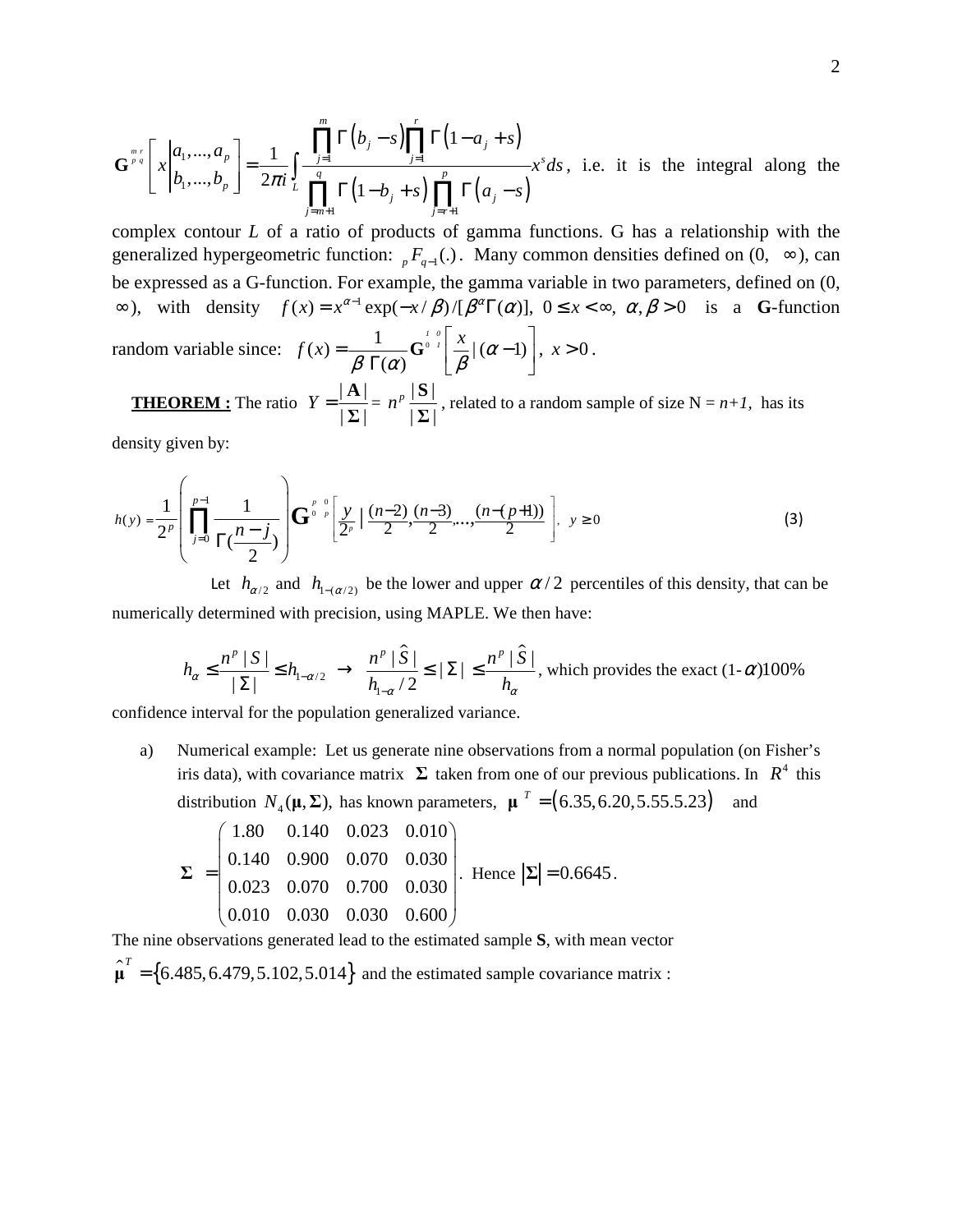$$
\widehat{\mathbf{S}} = \begin{pmatrix}\n2.465 & 0.694 & -0.162 & 0.017 \\
0.994 & 0.578 & -0.097 & -0.004 \\
-0.162 & -0.097 & 0.857 & 0.506 \\
0.017 & -0.004 & 0.506 & 0.521\n\end{pmatrix}
$$
, with determinant value:  $|\widehat{\mathbf{S}}| = 0.113$ .

a) With  $n = 8$ , the density of  $8^4 \times |S| / |\Sigma|$ , where **S** is a random sample covariance matrix from the above distribution is given by (3). The exact 95% confidence interval for  $n^p |S| / |\Sigma|$ , is found numerically to be (65.35, 7934) , as given by Fig.1. Hence, by (3) , the corresponding 95% confidence interval for  $|\Sigma|$ , based on the observed sample is: (0.0583, 7.0826), since  $8^4 \times |\hat{\mathbf{S}}| = 462.84$ , and contains the value of  $|\Sigma|$ .



Fig. 1

Density of  $n^p | S | / | \Sigma |, n = 8, p = 4$ 

 i) Normal approximation : Anderson (1984, p.266) , based on the result that, asymptotically,  $\left|\frac{|\mathbf{S}|}{|S|-1}\right| \sim N(0, 2p)$  $|\Sigma|$  $\overline{n} \left( \frac{|\mathbf{S}|}{|\mathbf{S}|} - 1 \right) \sim N(0, 2p)$  $\left(\frac{|\mathbf{S}|}{|\mathbf{\Sigma}|} - 1\right)$ **Σ**  $~\sim N(0, 2p)$ . This would lead to the approximate confidence interval :

$$
|\Sigma| \in \left(\frac{|\hat{\mathbf{S}}|}{1 + z_{\alpha/2}\sqrt{\frac{2p}{n}}}, \frac{|\hat{\mathbf{S}}|}{1 - z_{\alpha/2}\sqrt{\frac{2p}{n}}}\right),\tag{4}
$$

where  $P(Z \le z_{\alpha/2}) = \alpha/2$ , and **S** is defined in the introduction.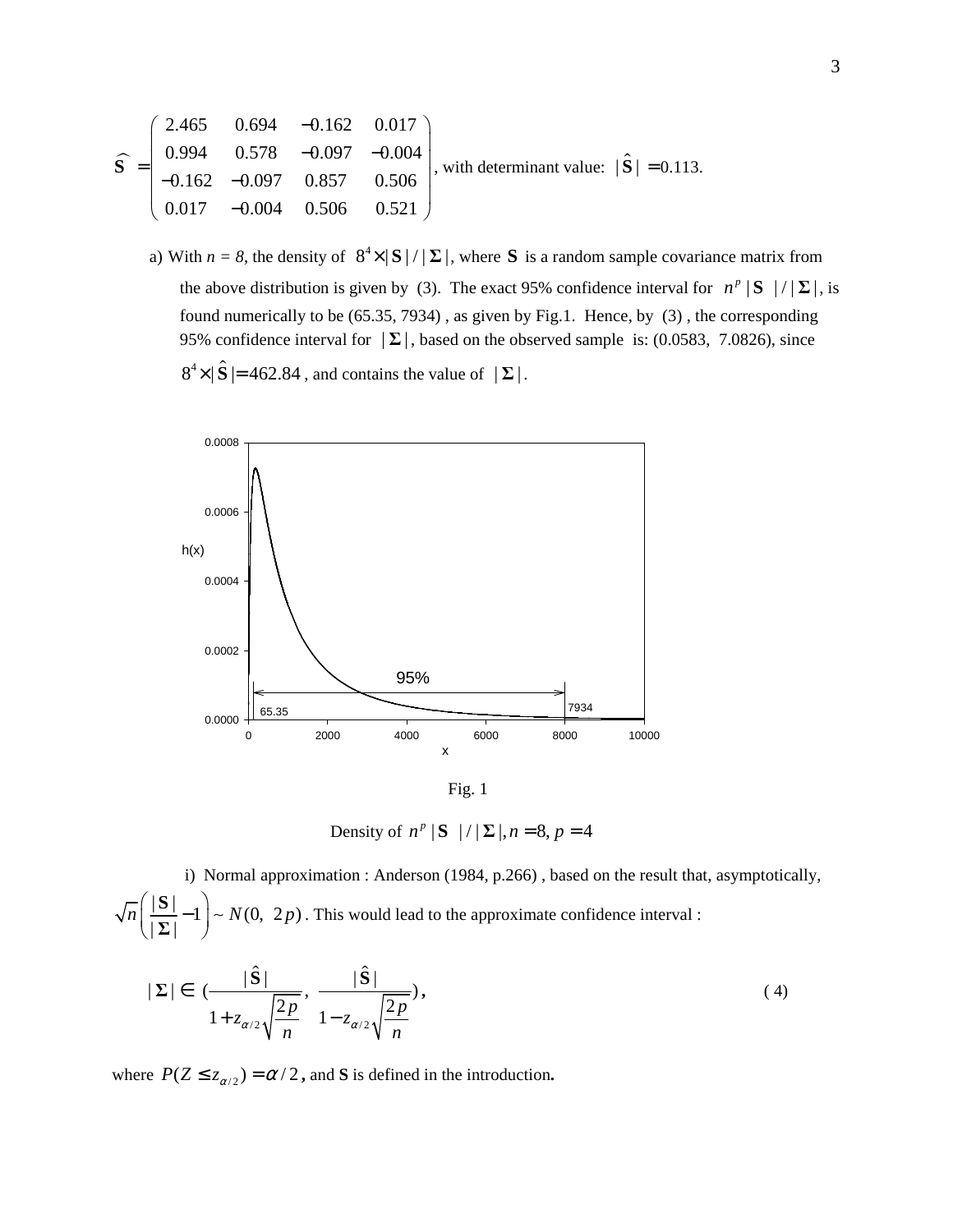ii) Other researchers: T. Kubokawa and Srivastava (2003) provided a detailed survey of the different approaches proposed to date to estimate  $\Sigma$  and its determinant.

Iliopoulos and Kourouklis (1998) also used the product of chi-square variables , but not G-functions.

Hao and Krishnamoorthy (2001) gave some results based on chi-square approximation and missing data approaches.

Using the very rich properties of the G-function, we can derive:

a) Moments of 
$$
Y : E(|Y|^k) = 2^{pk} \prod_{j=1}^p \frac{\Gamma\left(\frac{n-(j-1)}{2} + k\right)}{\Gamma\left(\frac{n-(j-1)}{2}\right)}, k \ge 1
$$
, from which the moments of **S**,

in function of  $\Sigma$ , can be obtained.

b) Bayesian approach: Since the sample covariance matrix S is present in several results in Multivariate Bayesian analysis, we can derive the following result:

1) Let  $\mu$  be unknown in  $\mathbf{X} \sim N_p(\mu, \Sigma)$ , with a normal prior  $N(\mu_0, \tau_0)$ , where  $\tau_0$  being the matrix of precision. If **Σ** is known, we know that , with **x** being the mean of the sample  $\{X_1,...,X_N\}$ , the posterior distribution of  $\mu$  is  $N_p(\mu^*, \tau_0 + N\mathbf{R})$ , where  $\mathbf{R} = \Sigma^{-1}$  and  $\mu^* = (\tau_0 \mu_0 + N \mathbf{R} \mathbf{x}) (\tau_0 + N \mathbf{R})^{-1}$ . With the 95% confidence bounds for  $\Sigma$  above, we can derive the bounds for the difference between prior and posterior precisions (for the mean) is: , *u l N N*  $\left\{\frac{N}{l_u},\frac{N}{l_l}\right\}$ . Other similar results concern the cases:

2) Let  $\Sigma$  be unknown in  $\mathbf{X} \sim N_p(\mathbf{\mu}_0, \Sigma)$ , with a Wishart prior,  $\Sigma \sim Wi_p(\alpha, \tau)$ , where **τ** being the matrix of precision. We know that, with  $\{X_1, ..., X_N\}$  being the observed sample, the posterior distribution of  $\Sigma$  is Wishart, i.e.

$$
\Sigma |(\mathbf{x}_1,...,\mathbf{x}_N) - Wi_p(\alpha^* = \alpha + n, \tau^* = (\Sigma^*)^{-1} = \tau + \sum_{i=1}^N (\mathbf{x}_i - \mu_0)(\mathbf{x}_i - \mu_0)^T).
$$

3) Both mean and precision matrix are unknown in  $\mathbf{X} \sim N_p(\mathbf{M}, \mathbf{R})$ . The prior of  $(M, R) \sim NWi_p(\alpha, \tau, \mu, \nu)$  is the Normal-Wishart distribution where :

$$
\mathbf{R} \sim Wi_p(\alpha, \tau), \alpha \ge p, \ \mathbf{M} \big| \mathbf{R} = \mathbf{r} \sim N_p(\mathbf{\mu}, \nu \mathbf{r}), \ \nu
$$